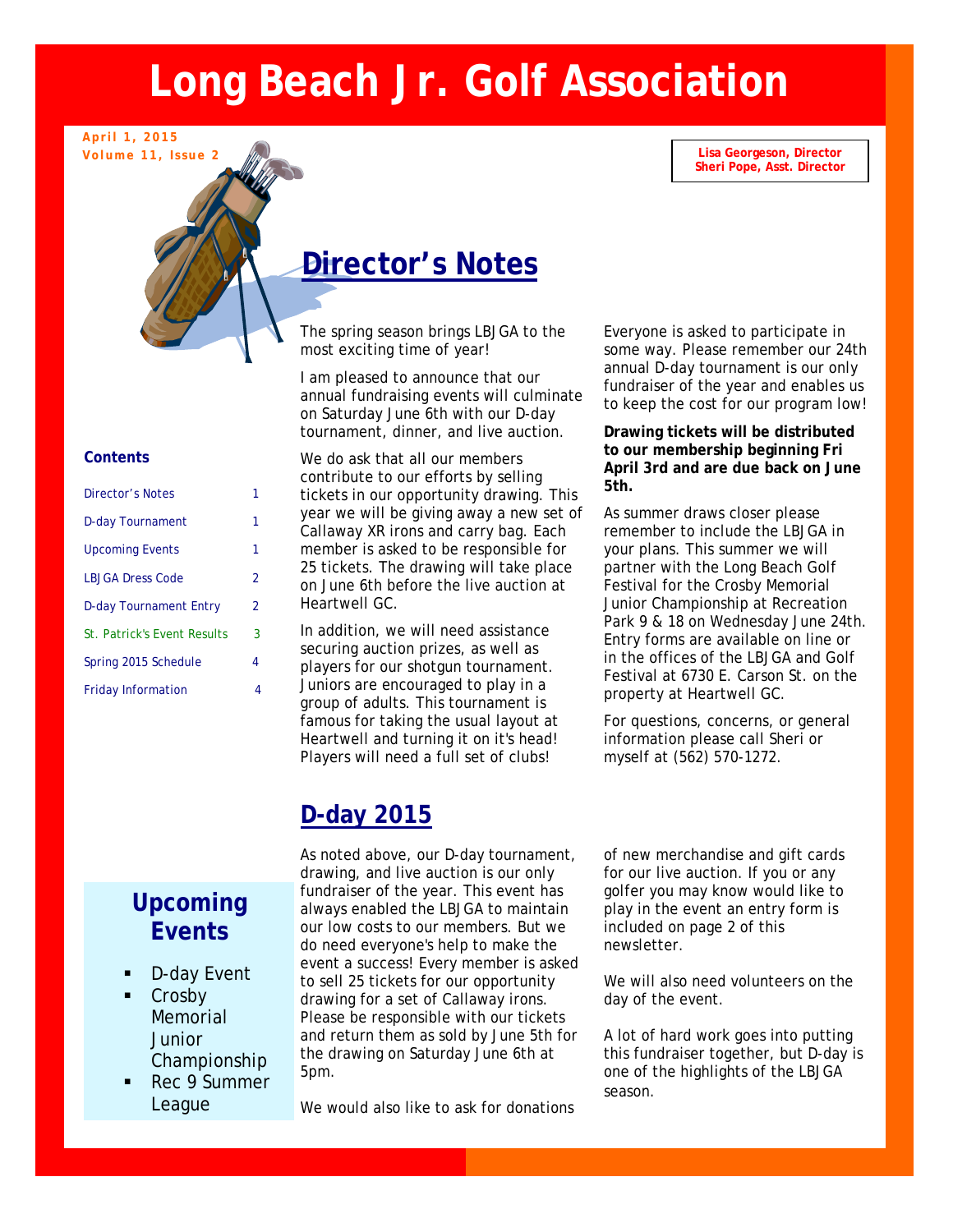## **LBJGA Dress Code**

*Cell phones must be carried in golf bags during play.* 

*All phones must be turned off during play.* 

*Electronic devices for yardage only may be used in LBJGA events.* 

*I-pods and MP3 players are not permitted during LBJGA events.* 

*The LBJGA is not responsible for lost or stolen items during LBJGA activities.* 

 Members are to wear their uniforms on all Friday play days including special events. All junior golfers are to conduct themselves in a manner which acknowledges the etiquette, rules and history of the game of golf.

The uniform consists of:

- 1. The LBJGA issued red shirt. **Tucked in at all times**.
- 2. Pants or shorts of any solid color.
- 3. Girls may wear skirts that reach mid-thigh in length.
- 4. Golf or tennis shoes.
- **5. The LBJGA issued cap or visor, worn with the bill facing forward.**
- 6. Hair must be neatly combed.

**D-day Tournament & Fundraiser** 

7. LBJGA issued sweatshirt.

Note:

- **Blue jeans, denims, sweat pants, baggy cargo pants, board shorts, basketball shorts and 'skinny jeans' may not be worn at any time.**
- **Only the LBJGA caps and visors may be worn with the bill facing forward**.
- Uniforms must be clean and not wrinkled.

 Extra shirts and sweatshirts are available for sale at the check-in table. As a junior golfer grows you may trade in your current uniform for a larger size.

 **Remember, if you are not in uniform you will not be allowed to participate**.

## *Remember: Only approved LBJGA uniform items may be worn on Fri play days! Including hats! Trade in the uniforms you have outgrown! Buy extras at the table before 6pm.*

|             | D- day Tournament - Dinner - Drawing - Auction<br>2 best balls of foursome/ 1pm shotqun start |
|-------------|-----------------------------------------------------------------------------------------------|
|             | Entry Fee of \$40 per person is for 18 holes, dinner, and tee prizes                          |
| <b>Name</b> | <b>Phone</b>                                                                                  |
| <b>Name</b> | <b>Phone</b>                                                                                  |

**Name\_\_\_\_\_\_\_\_\_\_\_\_\_\_\_\_\_\_\_\_\_\_\_\_\_\_\_\_\_\_\_\_\_\_Phone\_\_\_\_\_\_\_\_\_\_\_\_** 

Name **Name Name** *notation* **<b>***n* 

**\* Juniors may play but must be with minimum of two adults\*** 

**Heartwell GC is reformatted for this event. Please bring a full set of clubs!** 

**Please clip the above form and return with entry fee to: LBJGA** 

**6730 E. Carson St. Long Beach, CA 90808**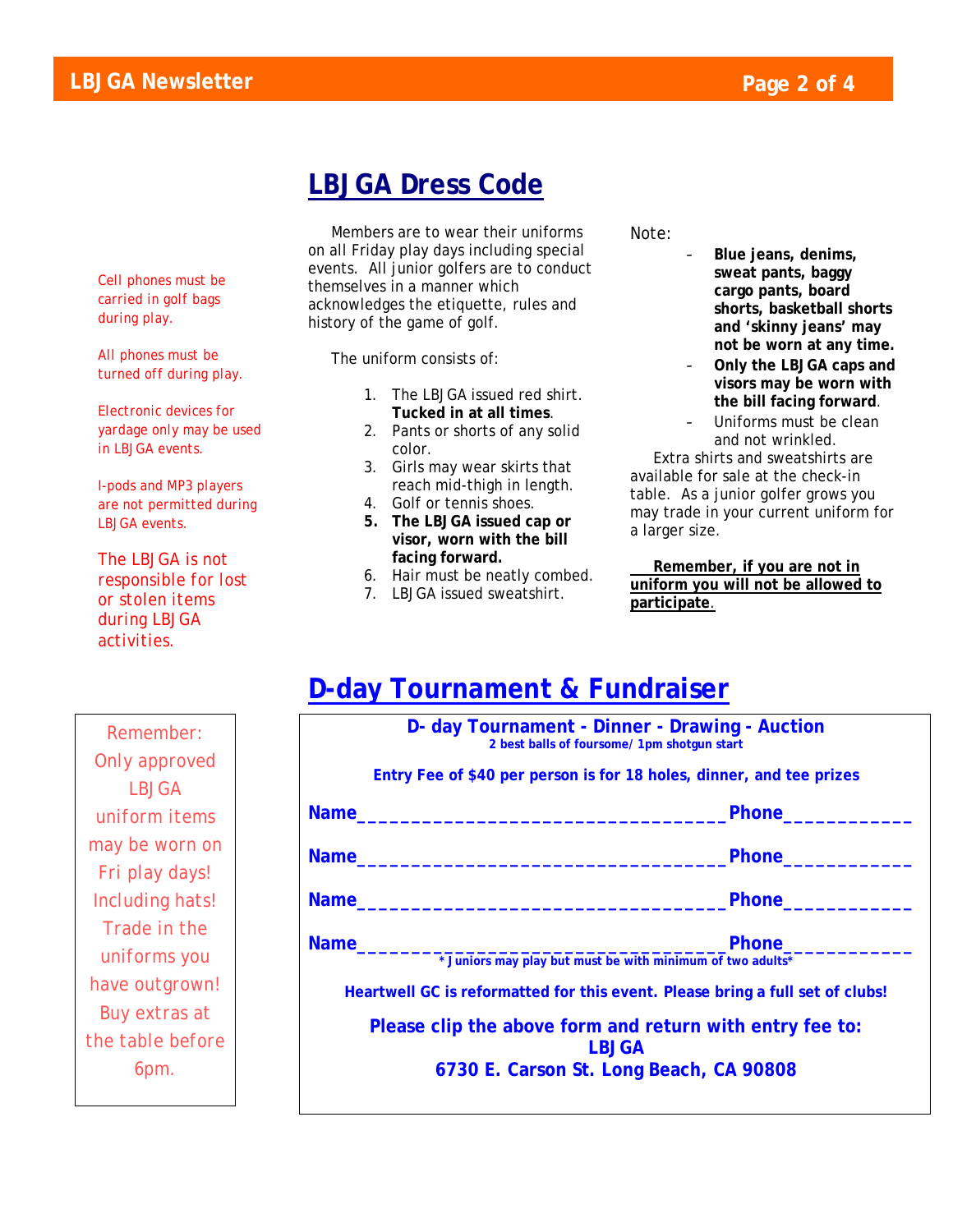### **2015 St. Patrick's Partners Scramble**

**Flight A Juliette Ruaux & Nick Badel - 50 Michael & Robert Padilla - 53 Julian & Justin Jang - 54 Doug & Andy Perkins - 56 Natalie & Tony Gonzalez - 56 Tucker & Jerry Nulty - 61 Catherine & Mark Solis - 63** 

**Flight B Eunice & Jung Yoon - 55 Olivia Hibson & Pat Watts - 60 Brent Wolfe & James Cox - 65 Joshua & Jacob Summers - 81** 

**Flight C Quinn & Sam Van Wagner - 58 Hallie & Todd Brisco - 59 Matt & Keith Hempel - 64 Kaylie & Jaxon Nguyen - 75**

**ties were broken by USGA card-off recommendations** 

**trophies were awarded to teams who remained for the awards ceremony.** 

**Please visit LBJGA.com for a more complete list of event results and awards!** 

> **2014 Club Champion Justin Jang**

**Match Play Champion Leland Wilcox** 

**Parent of the Year Christina Ruaux** 

**2014 Citizenship Awards Stephanie Gonzalez Tyler Umpant** 

**2014 LBJGA MVP** 

**Justin Jang** 

**\*tied course record at Heartwell with 46 strokes!** 

### **Looking Forward**

**No LBJGA activities on Friday May 22, 2015** 

**Opportunity Drawing tickets will be distributed to each member starting April 3rd** 

**Our annual D-day Tournament - Drawing- Live Auction Saturday June 6th at 1pm** 

**Long Beach Golf Festival/Crosby at Recreation Park 18 & 9 June 24th** 

**Recreation Park Summer League begins on Tuesday July 7th for seven consecutive weeks.**